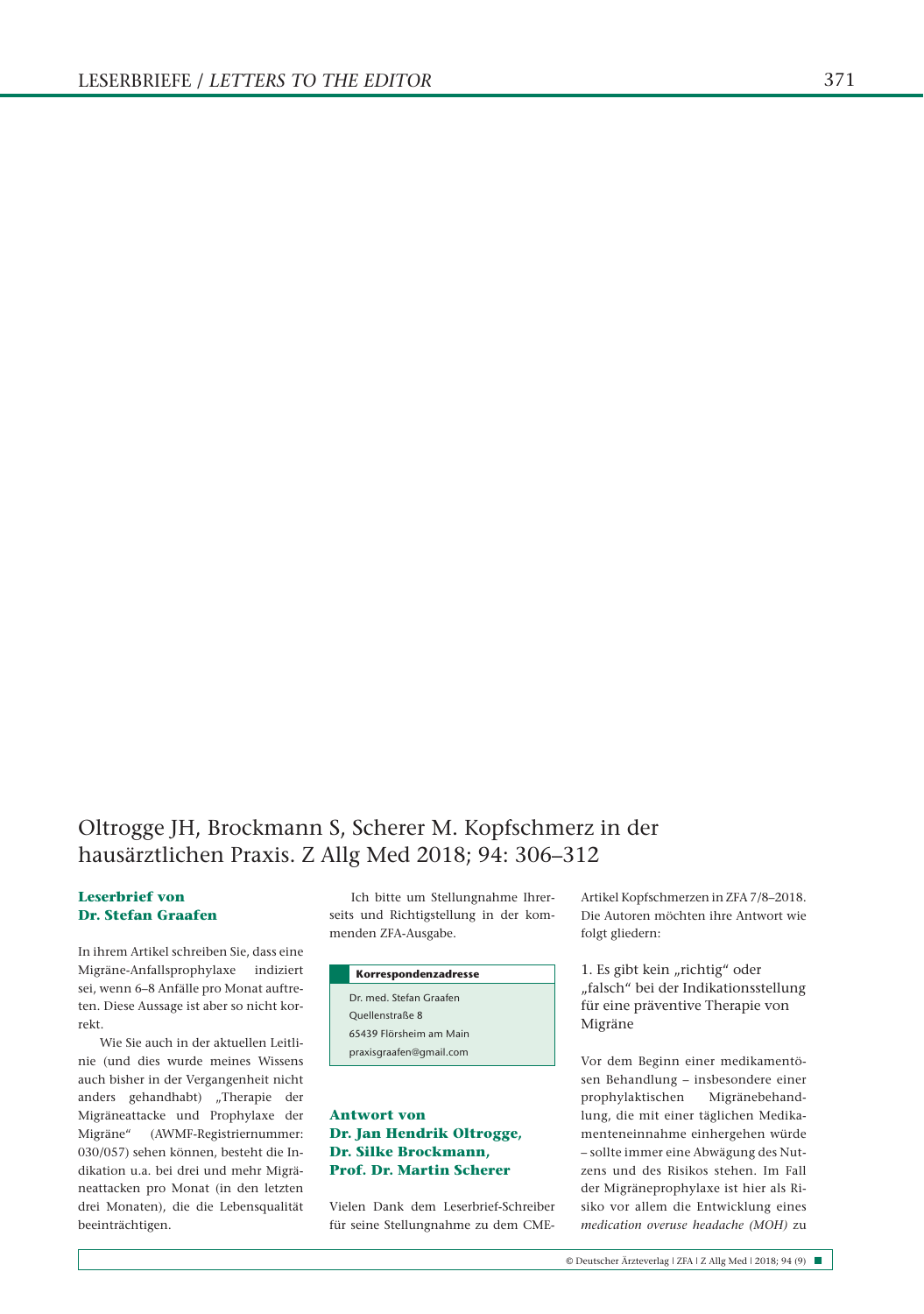nennen, auf den unser Artikel im Besonderen aufmerksam machen will. Die Schwelle für den Beginn einer täglichen Medikamenteneinnahme sollte daher nach unserer Meinung nicht zu niedrig sein. Auch reicht es nicht, nur die Anzahl von Migräne-Episoden zu zählen. Vielmehr sollte der Schweregrad sowie die individuelle Beeinträchtigung der Patienten besonders berücksichtigt werden.

Seit Jahrzehnten gibt es diesbezüglich in der Fachwelt Debatten, wobei die Perspektive der primärärztlich Tätigen meistens eine andere ist als die der Spezialisten, die uns für Deutschland (wie im Leserbrief zitiert) in Form einer S1-Handlungsempfehlung der neurologischen Fachgesellschaft vorliegt. S1-Handlungsempfehlungen sind im Übrigen *per definitionem* meinungsbasiert und geben mehr den Konsens einer federführenden Fachgesellschaft wieder, als dass sie auf systematisch-aggregierter Evidenz oder den Konsensverfahren verschiedener Fachgesellschaften beruhen.

Die von uns formulierte Empfehlung, eine präventive Therapie in Erwägung zu ziehen, wenn 6–8 Episoden pro Monat aufgetreten sind, ist hingegen primärmedizinisch begründet und basiert in erster Linie auf Angaben in Kaniecki 2003 [1]: *"Pharmacological migraine-preventive agents are indicated in situations of headache frequency more than twice per week; (...)"* (S. 1433).

### 2. Es gibt einen fortdauernden Diskussionsprozess um die präventive Migränetherapie

Lipton RB et al. haben 2007 beschrieben, wie sich in Vorbereitung auf eine klinische Studie der Diskussionsprozess bezüglich der Kriterien für eine präventive Migränetherapie abspielte [2]:

*"Candidates for migraine prevention. An expert panel of 12 physicians (neurologists and primary care doctors) as well as epidemiologists, psychologists, and statisticians with experience in headache research conducted several meetings in 2004 to develop guidelines for the use of preventive medication that could be operationalized in an epidemiologic study. Guidelines of the US Headache Consortium Guidelines were reviewed. The panel based its recommendations on headache* 

*days per month experienced by migraineurs, as well as the level of attack-related impairment caused by the headaches. Impairment during a headache attack was categorized as severe impairment (unable to function or requiring bed rest), some impairment (able to function, but with reduced performance), or no impairment (able to function normally). Based on expert consensus and the evidence, three groups were defined.*

- *1. Prevention should be offered: migraine subjects reporting either 6 or more headache days per month, 4 or more headache days with at least some impairment, or 3 or more headache days with severe impairment or requiring bed rest.*
- *2. Prevention should be considered: migraineurs with 4 or 5 migraine days per month with normal functioning, 3 migraine days with some impairment, or 2 migraine days with severe impairment.*
- *3. Prevention is not indicated: migraineurs with less than 4 headache days per month and no impairment, or subjects with no more than 1 headache day per month regardless of the impairment."*

Kürzlich (2016) wurden in der Zeitschrift Neurology Reviews erneut die Kriterien für eine präventive Therapie diskutiert [3]:

*"Migraine prevention therapy is under utilized. Thirty-eight percent of patients could benefit from migraine prevention therapy, but only 3 % to 13 % are actually receiving it, according to 2012 guidelines from the AAN and the American Headache Society. Frequency of headaches and functional disability are the main criteria for deciding which patients need preventive treatment. According to the 2012 US Headache Consortium Guidelines, migraineurs with six or more headache days per month, four or more headache days with functional disability, or three or more headache days per month resulting in disability requiring bed rest, should be offered migraine preventive medication. The Canadian Prophylactic Guidelines Development Group 2012 recommended that prophylactic therapy be considered for patients whose migraine attacks have a significant impact on their lives, despite appropriate use of acute medications, trigger management, and lifestyle modification strategies."*

Silberstein spricht 2015 von vier und mehr Episoden von Migräne pro Monat, also nicht von drei pro Monat [4]:

*"Recent US, Canadian, and European guidelines [...] have established the circumstances under which migraine preventive treatment should be considered. (Refer to Appendix A and Appendix B for summaries of the American Academy of Neurology's evidence-based guidelines for clinicians). These guidelines include:*

- *Recurring migraine attacks that significantly interfere with a patient's quality of life and daily routine despite trigger management, appropriate use of acute medications, and lifestyle modification strategies*
- • *Frequent headaches (four or more attacks per month or eight or more headache days per month) because of the risk of chronic migraine*
- • *Failure of, contraindication to, overuse of, or troublesome side effects from acute medications*
- • *Patient preference, that is, the desire to have as few acute attacks as possible*
- • *Presence of certain migraine conditions: hemiplegic migraine; basilar migraine (now called migraine with brainstem aura); frequent, prolonged, or uncomfortable aura symptoms; or migrainous infarction"*

An diesen Beispielen soll deutlich werden, dass man zur Indikationsstellung einer medikamentösen Migräneprophylaxe gut begründet unterschiedlich Stellung beziehen kann.

Zusammengefasst wird von uns – den Autoren des CME-Artikels – unterstützt, was in der aktuellen SIGN Guideline *"Pharmacological management of migraine"* vom Februar 2018 wie folgt zum Ausdruck gebracht wird [5]:

*"The decision about when to start migraine prophylaxis is best guided by establishing the impact of migraine on each patient, rather than just focusing on the absolute number of headaches or migraines per month. For example, a few severe incapacitating migraines per month may warrant prophylactic treatment whereas more frequent but milder migraines that have little impact on daily function may not warrant treatment. Overusing acute medication can limit the effectiveness of preventative medication and medication overuse should also be assessed and addressed. Prophylactic treatment should be used for at least three months at the maximum tolerated dose before deciding if it is effective or not. In many patients, prophylactic medication can be successfully pha-*